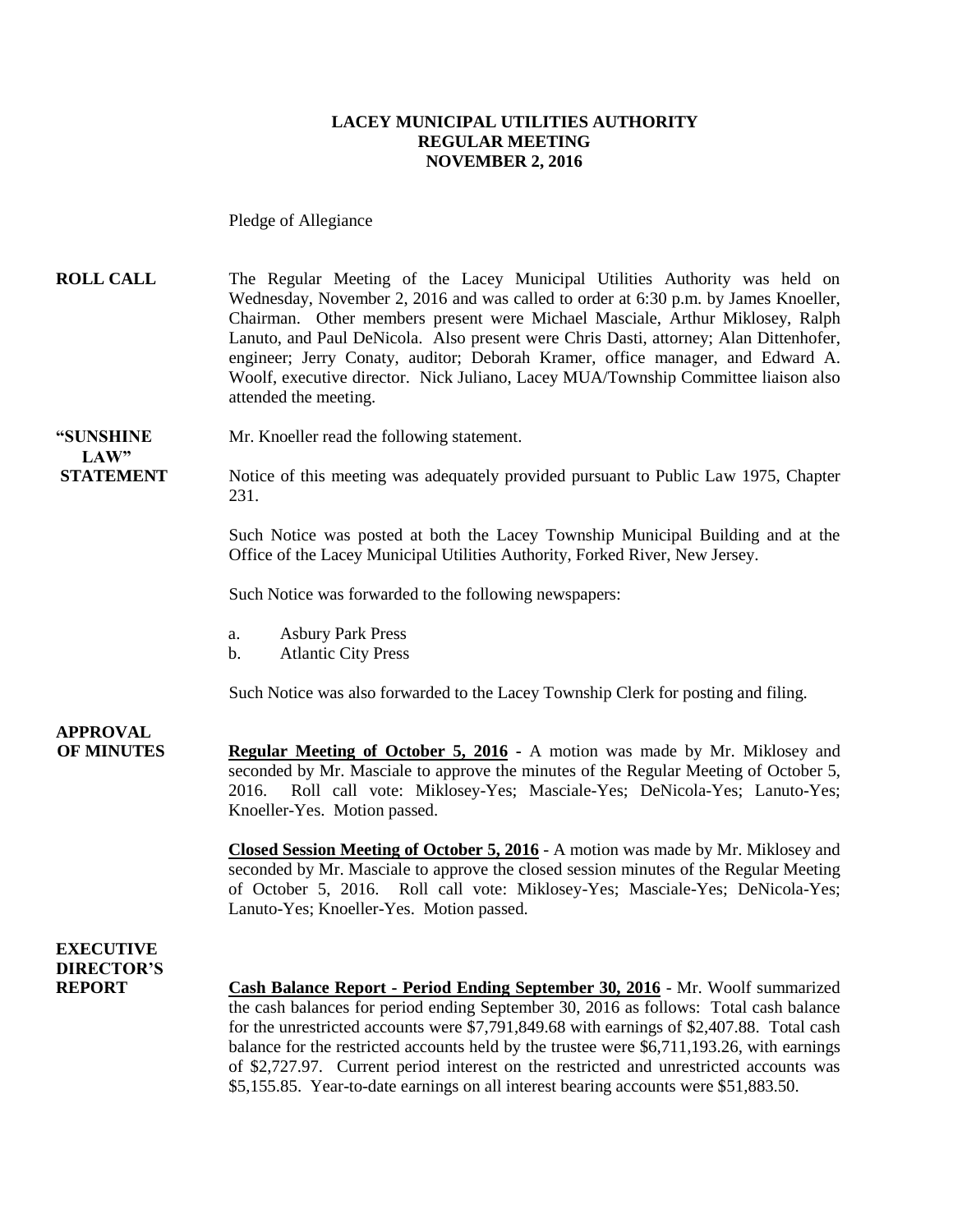**Water Treatment Chemicals - 2017** – Mr. Woolf requested authorization to advertise and receive bids for water treatment chemicals for 2017. A motion was made by Mr. Miklosey and seconded by Mr. Lanuto authorizing the advertisement to receive bids for water treatment chemicals 2017. Roll call vote: Miklosey-Yes; Lanuto-Yes; DeNicola-Yes; Masciale-Yes; Knoeller-Yes. Motion passed.

**Vehicle Donation – Board of Education** – The Board Tabled this matter.

**FEMA** – Mr. Woolf stated the Authority will be reimbursed \$670,000.00 for the water meter project, and approximately \$340,000.00 for the electrical upgrades and generator project.

**Resolution 2016-59 – Transfer of Funds – Sewer and Water Budget** – On recommendation by the executive director, a motion was made by Mr. Miklosey and seconded by Mr. Masciale to adopt *Resolution No. 2016-59, Resolution of the Lacey Municipal Utilities Authority, County of Ocean, State of New Jersey, Authorizing Transfer of Funds, 2016 Sewer and Water Budget.* Roll call vote: Miklosey-Yes; Masciale-Yes; DeNicola-Yes; Lanuto-Yes; Knoeller-Yes. Motion passed.

## **BUSINESS**

**REPORT** The business report was submitted for review.

### **ENGINEER'S**

**REPORT Resolution 2016-58 – Preliminary Sewer and Water Approval – Ridgemont Homes Harbor Run Major Subdivision** - Mr. Dittenhofer reported his office received the application and plans for preliminary sewer and water approval for Ridgemont Homes, Inc., Harbor Run Major Subdivision, Block 1724-1735, Various Lots. The applicant is proposing to construct a twenty-one (21) unit major subdivision along Heatherington Court, to the south of the presently improved portion of the roadway. The applicant proposes to connect to the existing water main at the end of Heatherington Court and extend approximately 1,200 LF of 8" PVC water main to service the units. The applicant also proposes to connect to an existing manhole at the end of Heatherington Court and extend approximately 1,086 LF of 8" PVC sewer main to service the units. On recommendation by the Authority's engineer, a motion was made by Mr. Miklosey and seconded by Mr. Masciale to adopt *Resolution No. 2016-58, Resolution of the Lacey Municipal Utilities Authority, County of Ocean, State of New Jersey, Preliminary Sewer and Water Approval, Ridgemont Homes, Inc., Harbor Run Major Subdivision, Blocks 1724-1735, Various Lots.* Roll call vote: Miklosey-Yes; Masciale-Yes; De Nicola-Yes; Lanuto-Yes; Knoeller-Yes. Motion passed.

> **Bayonne Avenue Paving – Mr.** Dittenhofer stated the construction is ongoing. Project should be complete within the next two weeks.

# **ATTORNEY'S**

**REPORT** 530 Lacey Road, LLC – Mr. Dasti stated his office is awaiting receipt of the Amended Developers Agreement to be executed by the Chairman.

> **Calvin Street – Shared Services Agreement** – Mr. Dasti stated his office forwarded a letter to the Township Attorney in order to begin a dialog concerning the execution of a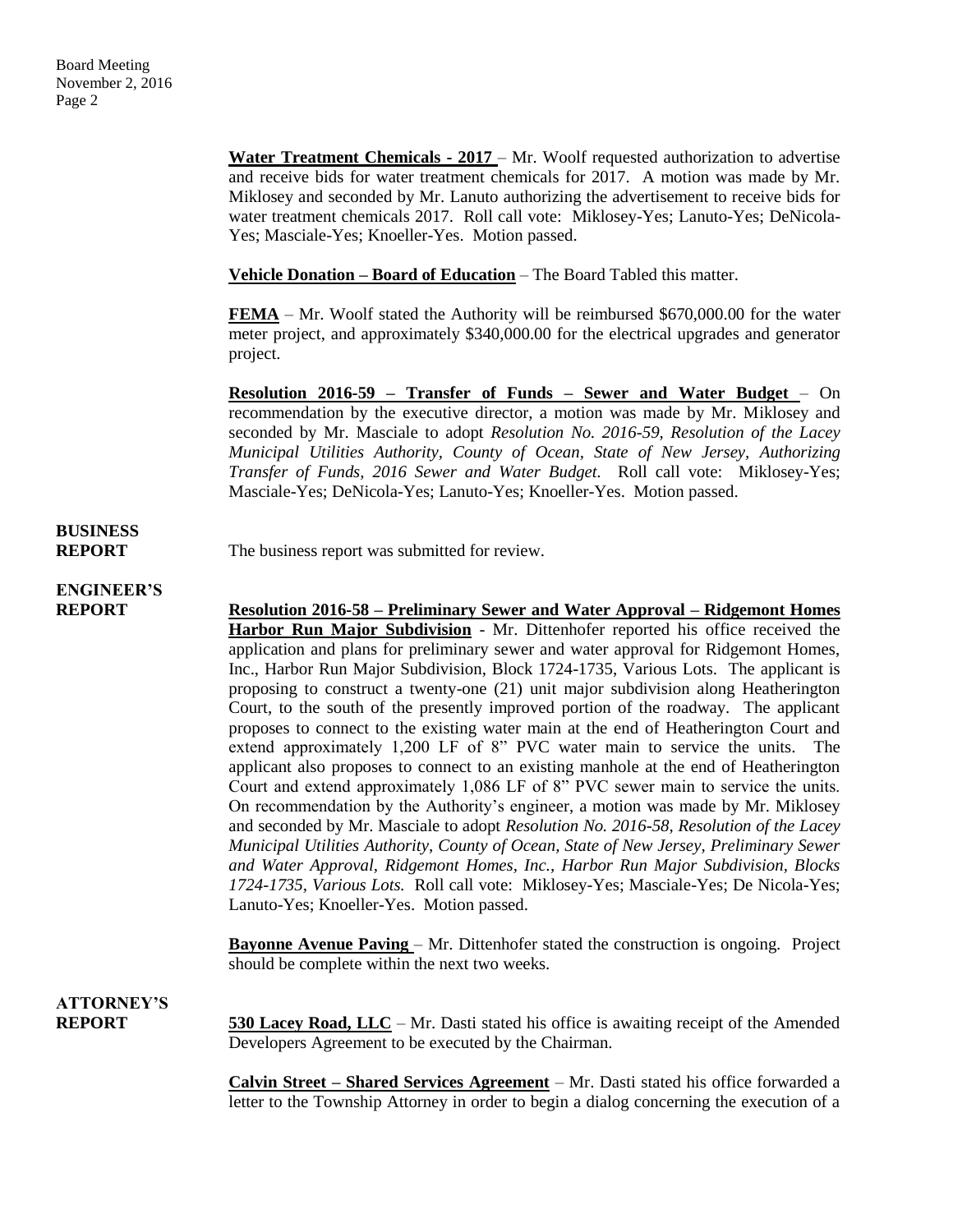Board Meeting November 2, 2016 Page 3

> Shared Services Agreement, which would eventually call for the Authority to be reimbursed for expenses incurred in installing water and sanitary sewer lines in the bed of Calvin Street. Mr. Knoeller stated administrative expenses were not included, therefore, further discussion is needed on the actual numbers to submit to the Township attorney for the drafting of the ordinance.

> **Bayonne Avenue Drainage** – Mr. Dasti stated his office reviewed the Notice to Proceed and contract documents.

### **AUDITOR'S**

**REPORT Accountant's Status Report – Month Ended September 30, 2016** – Mr. Conaty reported both water and sewer revenues had a favorable variance for the month and year to date. Sewer and water expenses had a favorable variance for the month and year to date. Sewer user charges resulted in a favorable variance for the month, but an unfavorable variance on water.

#### **CORRESPONDENCE**

**Joseph Micallef, Frog Hollow Road** – Requesting relief of utility bill, due to irrigation system leak. Since the basis of the leak was due to an irrigation system issue, a waiver of the service charges could not be supported. Customer will be offered a payment plan on balance due. Roll call vote: Masciale-Yes; Miklosey-Yes; DeNicola-Yes; Lanuto-Yes; Knoeller-Yes. Motion passed.

**James Chirelli, Buttonwood Drive** – Requesting relief of utility bill, due to irrigation system leak. Since the basis of the leak was due to an irrigation system issue, a waiver of the service charges could not be supported. Customer will be offered a payment plan on balance due. Roll call vote: Masciale-Yes; Miklosey-Yes; DeNicola-Yes; Lanuto-Yes; Knoeller-Yes. Motion passed.

**Jennifer Natoli, Falkenburgh Avenue** – Requesting relief of utility bill, due to irrigation system leak. Since the basis of the leak was due to an irrigation system issue, a waiver of the service charges could not be supported. Customer will be offered a payment plan on balance due. Roll call vote: Masciale-Yes; Miklosey-Yes; DeNicola-Yes; Lanuto-Yes; Knoeller-Yes. Motion passed.

**Rebecca Solomon, Clairmore Avenue** – Requesting relief of utility bill, due to leak in crawlspace. Since the water from the leak did not go into the sewer system, a motion was made by Mr. Miklosey and seconded by Mr. DeNicola to grant a credit adjustment on the sewer charges in the amount of \$172.78 (38,000 gallons). Roll call vote: Miklosey-Yes; DeNicola-Yes; Lanuto-Yes; Masciale-Yes; Knoeller-Yes. Motion passed.

**John Fisher, Tiller Dr.** – Requesting relief of utility bill, due to pipe leak. Since the water from the leak did not go into the sewer system, a motion was made by Mr. Miklosey and seconded by Mr. Masciale to grant a credit adjustment on the sewer charges in the amount of \$186.70 (50,000 gallons). Roll call vote: Miklosey-Yes; Masciale-Yes; DeNicola-Yes; Lanuto-Yes; Knoeller-Yes. Motion passed.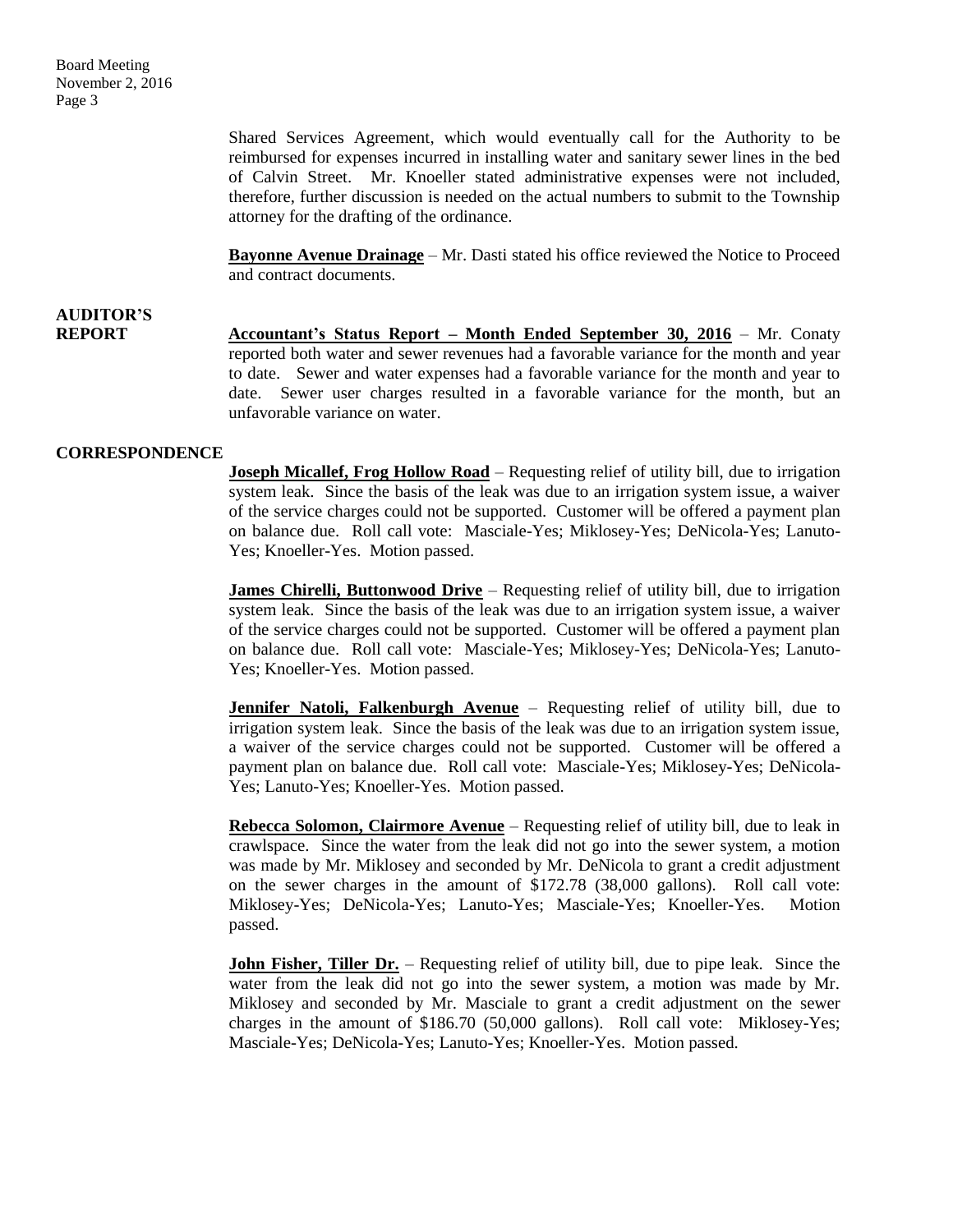**Mr. & Mrs. McDonald, Lake Barnegat Drive North** – Requesting relief of utility bill, due to high water usage. Mr. Knoeller recommended this issue be Tabled. He asked that the customer be contacted and asked to make a presentation at a meeting.

**Mr. & Mrs. Breen, Vaughn Ave.** – Mr. & Mrs. Breen were present to request relief of their utility bill, due to unexplained high usage. Mrs. Breen explained they had a new irrigation system installed last summer, and their utility bill was \$500.00 for those summer months. Because of this high bill, they had the irrigation contractor turn off half of the spouts. This summer, their bill doubled. The irrigation contractor checked for leaks and none were detected. They also had their meter tested, which tested accurate. She cannot understand how the utility bill doubled, since the usage was decreased by half. Mr. Woolf stated it is possible. He pointed out a meter read was done from September 1 to September 21, which shows normal read usage. This is an indication the high usage was from the sprinklers. Mr. Woolf recommended they get an irrigation meter in the future. A motion was made by Mr. Miklosey and seconded by Lanuto to grant a one-time credit adjustment on the sewer charges in the amount of \$347.13 (55,000 gallons). Roll call vote: Miklosey-Yes; Lanuto-Yes; DeNicola-Yes; Masciale-Yes; Knoeller-Yes. Motion passed.

## **OLD**

**BUSINESS** Mr. Miklosey asked about the status of the proposed apartments next door to the LMUA. Mr. Knoeller stated it has not gone before the Planning Board yet.

> **Resolution 2016-56 – Approval of 2017 Sewer and Water Budget** – Vice Chairman Masciale executed Resolution 2015-56, approving the 2017 Sewer and Water Budget, which was approved at the October 5, 2016 meeting.

> **Resolution 2016-56a– Submittal of 2017 Sewer and Water Budget** – Vice Chairman Masciale executed Resolution 2015-56a, submittal of the 2017 Sewer and Water Budget.

# **NEW**

**BUSINESS** There was no new business to discuss.

#### **PUBLIC BUSINESS/**

**COMMENT Nickolas Spaltro, Dunberry Dr. (Sea Breeze at Lacey Development)** - Mr. Spaltro was present to again discuss the water pressure issue he and other residents are having in the Seabreeze/Toll Brothers development. He stated there is inadequate pressure to accommodate the bathroom, specifically his shower fixtures which requires 65 psi, irrigation, etc. No homeowner is above 50 psi. His pressure is 48 psi. Mr. Woolf stated this is an ongoing issue. In 2015 the Authority's engineer consulted with a company that specializes in flow testing of water mains and pressure testing. The report indicated that the static pressure on the main is 58 psi. Mr. Woolf explained there is great pressure and flow at the main. However, there is friction loss since the service entering the building is reduced due to the pipe being reduced. The mains in the street are 8-inches in diameter and the service to the house is 1-inch. Overall, it is an internal plumbing issue caused by pipe restriction causing flow and pressure issues in these homes.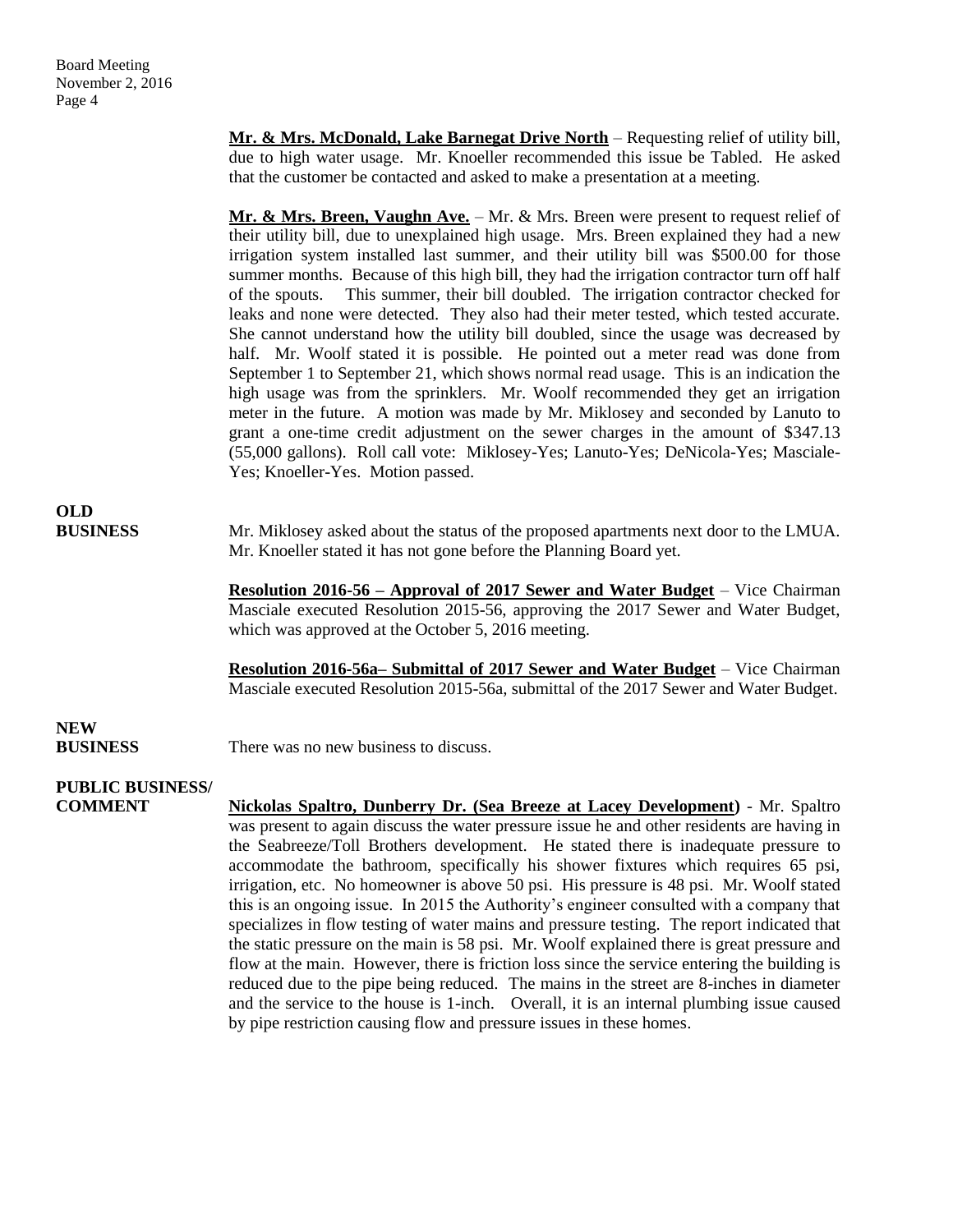Mr. Spaltro stated when Toll Brothers submitted their application and the engineering studies were done, the LMUA was obligated to determine if this there was adequate piping to accommodate 568 homes in the development. Mr. Dittenhofer stated during the application process, the applicant's engineer provides a signed and sealed engineer's report. His office reviewed the plans and inspected the project in accordance with State regulations. Mr. Woolf pointed out the State standard is 20 psi, therefore, the water pressure is above of what is required.

Mr. Knoeller stated the shower fixtures should not have been sold to begin with. If the fixtures require 68 psi to operate them and Toll Brothers knew they were starting with a 58 psi system, which is negligence on their behalf. They should have designed their plumbing system to meet 58 psi.

Mr. Spaltro stated as a customer he is paying the LMUA to deliver water, and he and others in the development are not getting the water they are paying for. The pressure delivery must be increased. Mr. Woolf stated there is no solution to the problem. The water system is a gravity system based on water tower elevations, and are at maximum pressure.

Mr. Spaltro asked was Toll Brothers required to sink extra wells for water when they submitted their application to the LMUA. Mr. Woolf stated they upgraded a portion of the water treatment plant. Mr. Spaltro asked if the water pressure was looked at. Mr. Woolf stated the pressure was looked at and it is adequate at 58 psi. Before the land was cleared the pressure was 58 psi. They designed that community around the elevation and the water tower. Toll Brothers knew they were getting 58 psi because their engineers studied it and did the calculations. It comes down to undersized plumbing on their end. Mr. Spaltro stated the homeowners has made warranty claims to Toll Brothers, and Toll Brothers are stated the LMUA is at fault.

**Regina Discenza, Sunset Drive** – In regards to the item that was Tabled (vehicle donation) Mrs. Discenza asked was the vehicle donation to or from the Board of Education. Mr. Woolf stated a request was received from the Board of Education.

**CLOSED** 

#### **SESSION RESOLUTION**

**WHEREAS,** Section 8 of the Open Public Meetings Act, Chapter 231, Public Law 1975 permits the exclusion of the public from a meeting in certain circumstances;

**WHEREAS**, this public body is of the opinion that such circumstances presently exist.

**NOW, THEREFORE, BE IT RESOLVED** by the Lacey Municipal Utilities Authority, County of Ocean and State of New Jersey as follows:

1. The public shall be excluded from discussion of action upon the hereinafter specified subject matters.

2. The general nature of this closed session concerns personnel matters.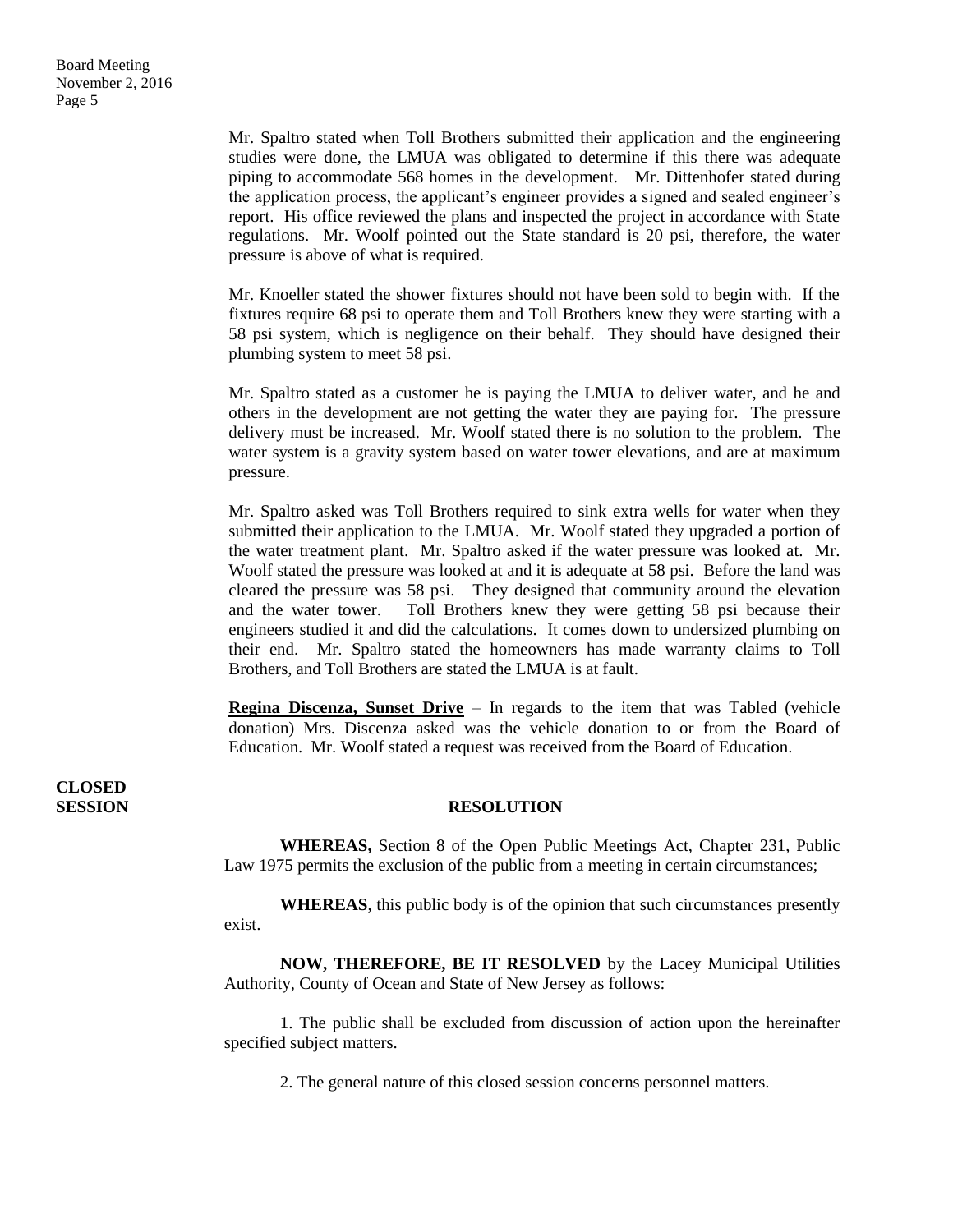3. It is anticipated at this time that the above-stated matters will be made public once these matters have been resolved.

4. This resolution shall take effect immediately.

A motion was made by Mr. Masciale and seconded by Mr. Miklosey to adopt the above resolution. Roll call vote: Unanimously approved.

Separate minutes were kept on the above closed session.

Mrs. Kramer and Ms. Kennedy were excused from this portion of the meeting.

### **RE-OPEN**

**MEETING** A motion was made and seconded to return to open session. Motion unanimously carried.

> **Edward Woolf** - A motion was made by Mr. Miklosey and seconded by Mr. Masciale authorizing a salary increase to \$120,000.00 per year to Edward Woolf, retroactive to July 1, 2016. Roll call vote: Miklosey-Yes; Masciale-Yes; DeNicola-Yes; Lanuto-Yes; Knoeller-Yes. Motion passed.

## **PAYMENT OF**

**VOUCHERS WHEREAS**, the members of the Lacey Municipal Utilities Authority carefully examined all vouchers presented for payment of claims;

> **NOW, THEREFORE, BE IT RESOLVED** by the Lacey Municipal Utilities Authority that:

> 1. Said vouchers in the sum of \$1,053,056.40 be and the same are hereby approved to be paid.

2. Said vouchers are listed on the attached computer check register.

A motion was made by Mr. Miklosey and seconded by Mr. Lanuto to adopt the above Resolution. Roll call vote: Miklosey-Yes; Lanuto-Yes; DeNicola-Yes; Masciale-Yes; Knoeller-Yes. Motion passed.

**ADJOURNMENT** There being no further business to discuss, the meeting was adjourned at 7: 25 p.m.

Respectfully submitted,

Michele Kennedy Executive Secretary